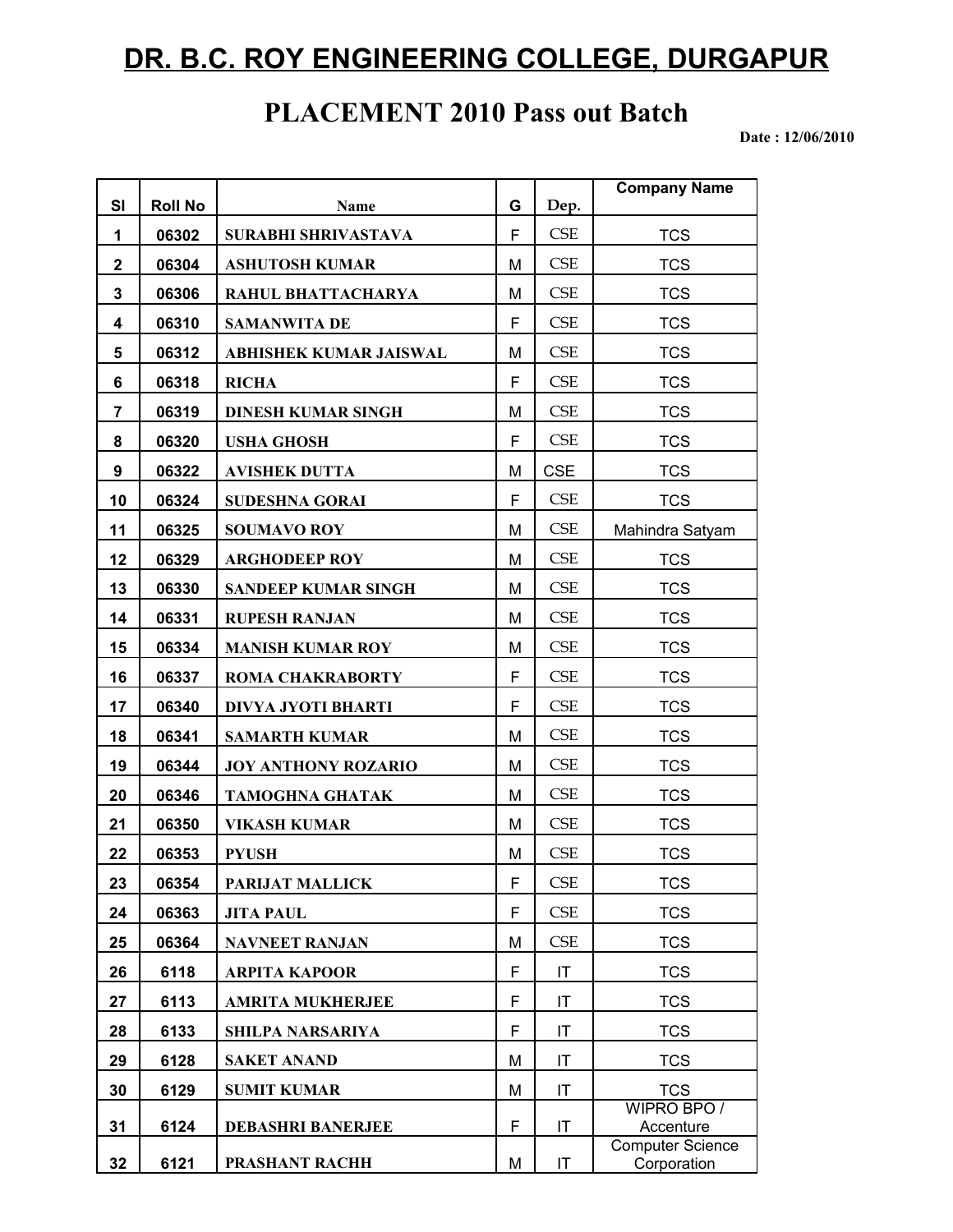| 33 | 6152 | <b>ALOK KUMAR SHAW</b>           | M | ΙT                     | <b>TCS</b>                                                  |
|----|------|----------------------------------|---|------------------------|-------------------------------------------------------------|
| 34 | 6102 | PINKY AGARWAL                    | F | IT                     | <b>TCS</b>                                                  |
| 35 | 6108 | <b>RUPSA RAY</b>                 | F | IT                     | <b>TCS</b>                                                  |
| 36 | 6140 | NITEEKA PRASHANT                 | F | IT                     | <b>TCS</b>                                                  |
| 37 | 6116 | <b>SOMA CHATTERJEE</b>           | F | IT                     | <b>HEWLETT</b><br><b>PACKARD</b>                            |
| 38 | 6153 | <b>ADITI RATHOUR</b>             | F | IT                     | <b>TCS</b>                                                  |
| 39 | 6103 | SHIBABRATA GUPTA                 | M | IT                     | <b>TCS</b>                                                  |
| 40 | 6111 | <b>SUBHRONIL BANERJEE</b>        | M | ΙT                     | <b>TCS</b>                                                  |
| 41 | 6136 | <b>PARUL KUMARI</b>              | F | $\mathsf{I}\mathsf{T}$ | <b>TCS</b>                                                  |
| 42 | 6151 | <b>RAHUL RANJAN</b>              | м | IT                     | <b>TCS</b>                                                  |
| 43 | 6127 | <b>SOUMEN DUTTA</b>              | M | IT                     | <b>TCS</b>                                                  |
| 44 | 6149 | <b>NARENDRA KUMAR</b>            | M | IT                     | <b>HEWLETT</b><br><b>PACKARD</b>                            |
| 45 | 6143 | <b>ABHAY KUMAR</b>               | M | IT                     | Exhilant<br>Technologies Ltd.                               |
| 46 | 6125 | <b>MADHUMITA DAS</b>             | F | IT                     | <b>HEWLETT</b><br><b>PACKARD</b>                            |
| 47 | 6105 | <b>GAURAV</b>                    | M | $\mathsf{I}\mathsf{T}$ | Accenture                                                   |
| 48 | 6115 | <b>SUPROTIM CHOWDHURY</b>        | M | $\mathsf{I}\mathsf{T}$ | <b>TCS</b>                                                  |
| 49 | 6501 | <b>PUJA ROY</b>                  | F | <b>ECE</b>             | <b>TCS</b>                                                  |
| 50 | 6504 | <b>DEBLINA CHATTERJEE</b>        | F | <b>ECE</b>             | <b>TCS</b>                                                  |
| 51 | 6518 | SUCHANDRA MUKHOPADHYAY           | F | <b>ECE</b>             | <b>TCS</b>                                                  |
|    |      | <b>KALPANA CHAUDHARY (branch</b> |   |                        | <b>HEWLETT</b>                                              |
| 52 | 6564 | change)                          | F | <b>ECE</b>             | <b>PACKARD</b>                                              |
| 53 | 6527 | <b>SRIDA KUMARI</b>              | F | <b>ECE</b>             | <b>TCS</b>                                                  |
| 54 | 6528 | SMRITI SRIVASTAVA                | F | <b>ECE</b>             | <b>TCS</b>                                                  |
| 55 | 6530 | <b>SOUMYA GHATAK</b>             | M | ECE                    | <b>TCS</b>                                                  |
| 56 | 6549 | <b>ARCHANA KUMARI</b>            | F | <b>ECE</b>             | <b>HEWLETT</b><br><b>PACKARD</b>                            |
| 57 | 6524 |                                  |   |                        | <b>HEWLETT</b>                                              |
|    |      | <b>ARUNAV SINHA</b>              | M | <b>ECE</b>             | <b>PACKARD</b>                                              |
| 58 | 6508 | <b>KRISHN MOHAN</b>              | M | <b>ECE</b>             | <b>TCS</b>                                                  |
| 59 | 6509 | <b>ANIRBAN CHATTERJEE</b>        | M | <b>ECE</b>             | <b>TCS</b>                                                  |
| 60 | 6548 | <b>ANKUR LAL</b>                 | M | <b>ECE</b>             | <b>TCS</b>                                                  |
| 61 | 6510 | VISHAL KUMAR MISHRA              | M | <b>ECE</b>             | <b>SANKALP</b>                                              |
| 62 | 6554 | DEVTANU DUTTA CHOUDHURY          | м | <b>ECE</b>             | <b>TCS</b>                                                  |
| 63 | 6505 | <b>INDRANIL ROY</b>              | M | <b>ECE</b>             | <b>TCS</b>                                                  |
| 64 | 6532 | <b>NIYATI</b>                    | F | <b>ECE</b>             | <b>TCS</b>                                                  |
| 65 | 6511 | <b>SHAILI SAMANTA</b>            | F | <b>ECE</b>             | <b>SANKALP</b>                                              |
| 66 | 6551 | <b>PRITI</b>                     | F | <b>ECE</b>             | <b>Computer Science</b><br>Corporation / Mahindra<br>Satyam |
| 67 | 6540 | <b>BISWA BRATA MUKHERJEE</b>     | M | <b>ECE</b>             | <b>TCS</b>                                                  |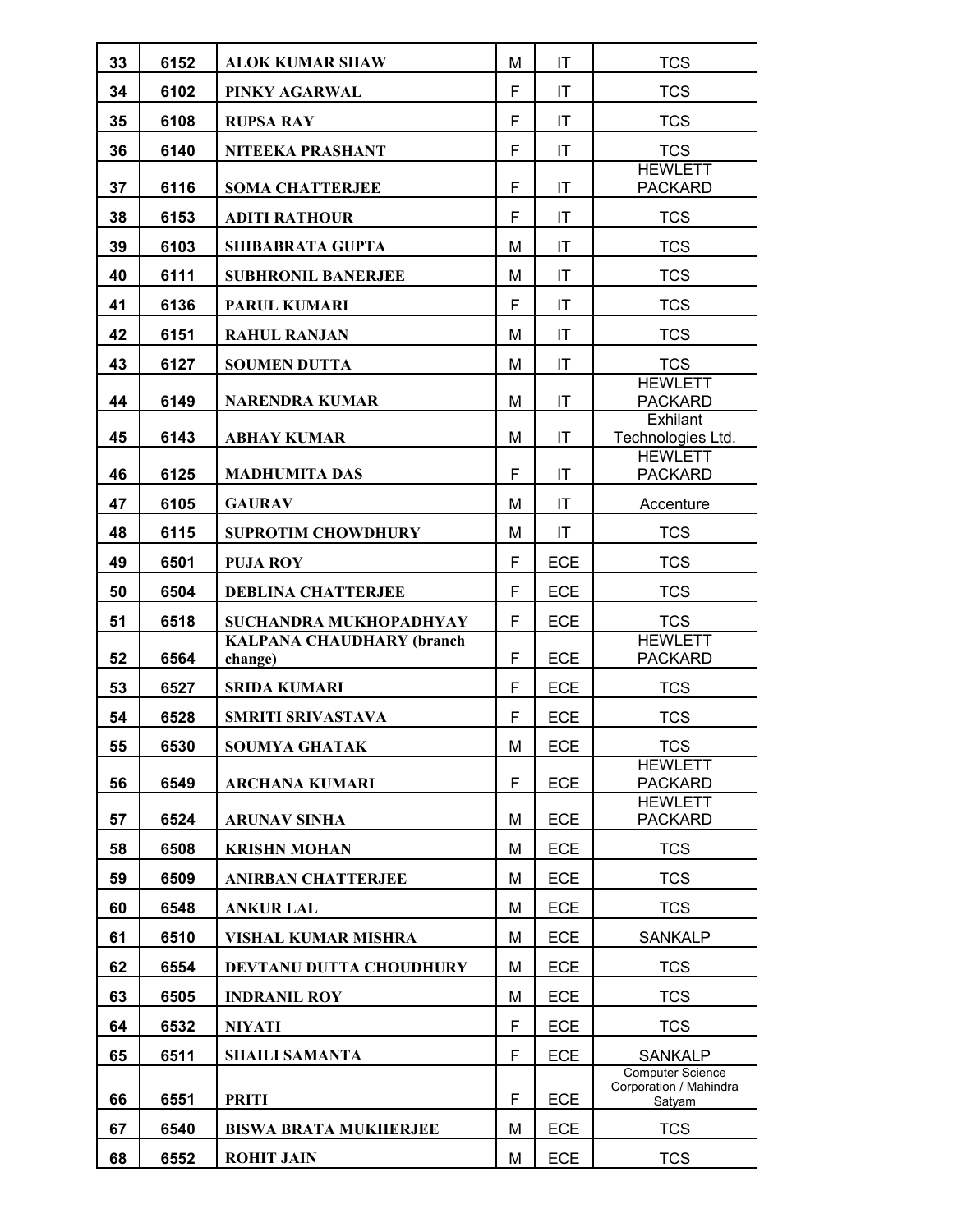| 69  | 6547 | <b>SAMIKSHA</b>               | F | <b>ECE</b> | <b>TCS</b>                       |
|-----|------|-------------------------------|---|------------|----------------------------------|
| 70  | 6514 | <b>KUMAR NAROTTAM</b>         | M | <b>ECE</b> | <b>TCS</b>                       |
| 71  | 6517 | <b>ABHINAV KUMAR JHA</b>      | M | <b>ECE</b> | <b>TCS</b>                       |
| 72  | 6531 | <b>AJIT KARN</b>              | M | <b>ECE</b> | <b>TCS</b><br><b>HEWLETT</b>     |
| 73  | 6559 | <b>SUDEB PAUL</b>             | M | <b>ECE</b> | <b>PACKARD</b>                   |
| 74  | 6536 | PANKAJ KUMAR BHADANI          | M | <b>ECE</b> | Mahindra Satyam                  |
| 75  | 6515 | <b>BISWAJIT ROY</b>           | M | <b>ECE</b> | <b>TCS</b>                       |
| 76  | 6520 | PIYUSH PANKAJ                 | M | <b>ECE</b> | <b>TCS</b>                       |
| 77  | 6558 | <b>DEBALINA GHOSH</b>         | F | <b>ECE</b> | <b>TCS</b>                       |
| 78  | 6560 | <b>SOUGATA ROY MOULIK</b>     | м | <b>ECE</b> | <b>TCS</b>                       |
| 79  | 6944 | <b>ATISH KUMAR</b>            | M | EIE        | <b>TCS</b>                       |
| 80  | 6935 | <b>CHIRASHREE CHAKRABARTI</b> | F | EIE        | <b>TCS</b>                       |
| 81  | 6910 | <b>SOUMYAJIT SEN</b>          | м | EIE        | <b>TCS</b>                       |
| 82  | 6904 | <b>TEESTA BISWAS</b>          | M | EIE        | <b>TCS</b>                       |
| 83  | 6961 | <b>VASANT INDU</b>            | F | EIE        | <b>TCS</b>                       |
| 84  | 6915 | <b>AMIT KUMAR CHATTERJEE</b>  | M | EIE        | <b>TCS</b>                       |
| 85  | 6959 | <b>ATREYEE CHANDRA</b>        | F | EIE        | <b>TCS</b>                       |
| 86  | 6929 | <b>KAINA SAMEEN</b>           | F | EIE        | <b>TCS</b>                       |
| 87  | 6902 | <b>PAWAN KUMAR</b>            | M | EIE        | <b>TCS</b>                       |
| 88  | 6914 | <b>RISHI KANT GUPTA</b>       | M | EIE        | <b>TCS</b>                       |
| 89  | 6931 | <b>TATHAGAT SAHA</b>          | M | EIE        | <b>TCS</b>                       |
| 90  | 6934 | <b>ARIJEET KUMAR SARKAR</b>   | M | EIE        | <b>TCS</b>                       |
| 91  | 6923 | <b>POUSALI GHOSH</b>          | M | EIE        | Mahindra Satyam                  |
| 92  | 6928 | PANKAJ KUMAR                  | M | EIE        | <b>TCS</b>                       |
| 93  | 6917 | <b>SAYANTANI DAS</b>          | F | EIE        | Accenture                        |
| 94  | 6941 | <b>ABHAY KUMAR SINGH</b>      | M | <b>EIE</b> | <b>TCS</b>                       |
| 95  | 6958 | <b>SUPARNA DAS</b>            | F | <b>EIE</b> | <b>TCS</b>                       |
| 96  | 6905 | <b>ALOK PRAKASH</b>           | M | <b>EIE</b> | <b>HNG</b>                       |
| 97  | 6913 | <b>DEBANJAN ROY</b>           | M | EIE        | <b>TCS</b>                       |
| 98  | 6912 | <b>SHANKAR MAHATO</b>         | M | <b>EIE</b> | <b>TCS</b>                       |
| 99  | 6945 | <b>ANIRBAN ROY</b>            | M | <b>EIE</b> | Accenture                        |
| 100 | 6921 | <b>AKASH BHASKAR</b>          | M | EIE        | <b>TCS</b>                       |
| 101 | 6906 | <b>ROHIT KUMAR OJHA</b>       | M | EIE        | <b>TCS</b>                       |
| 102 | 6718 | SUDESHNA ADHURJYA             | F | EE         | <b>TCS</b>                       |
| 103 | 6727 | <b>POULAMI CHATTERJEE</b>     | F | <b>EE</b>  | <b>HEWLETT</b><br><b>PACKARD</b> |
| 104 | 6726 | <b>JAYANTA DUTTA</b>          | M | <b>EE</b>  | <b>TCS</b>                       |
| 105 | 6786 | <b>AJAY BARAL</b>             | M | EE.        | <b>WBSEB</b>                     |